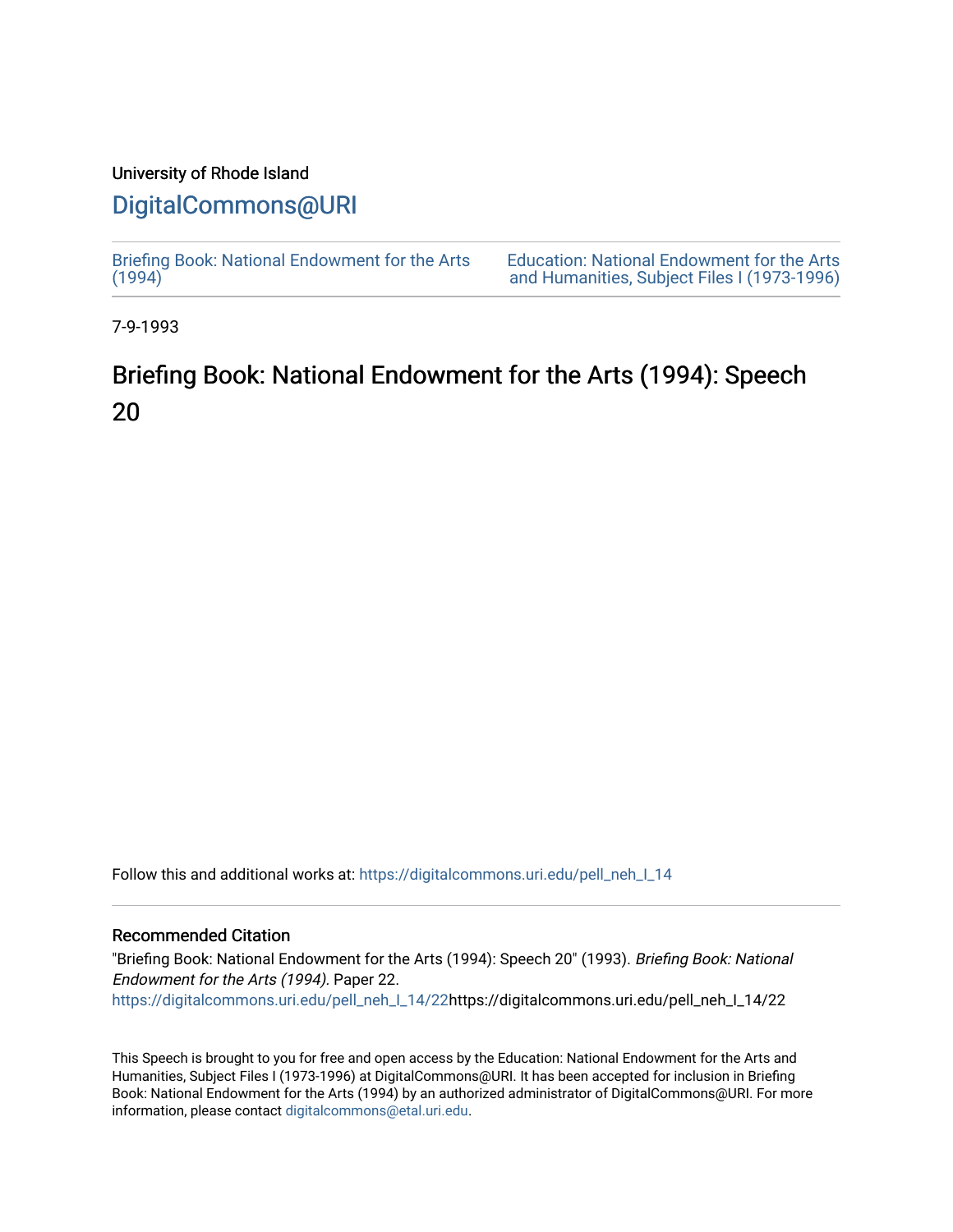### Correction Sheet Washington Times Article, "Art Turns Heads, Stomach" July 9, 1993

The Washington Times article on a Whitney Museum exhibition is a piece of sensationalism that is extremely misleading and erroneous about the National Endowment for the Arts and the Clinton Administration's commitment to excellence in the arts.

The following correction sheet clarifies the "information" written and reported by the Washington Times as it relates to the National Arts Endowment.

Para 1 "An NEA-funded museum in New York is displaying an art exhibit featuring images of excrement and homoerotic art."

> Fact: The National Arts Endowment does in fact have a history of support for programs and educational study at the Whitney Museum of American Art. The Endowment. however, did not fund the exhibition described in the Moreover, the Endowment does not provide article. general operating support to museums; it only provides project support. The WTimes guilt by association tactic used in the first paragraph is grossly misleading of the real facts.

Para 7 "Since 1991, the federal arts endowment has provided \$65,000 to the Whitney's Independent Study Program, which mounted both "Abject Art" and a second exhibit..."

> **Fact:** The National Arts Endowment has long provided support toward the Whitney Museum's Independent Study -Program which serves as a graduate study program for ten .... fellows who pursue scholarly research, engage in the critical examination of art, and analyze the social and cultural context in which art is made and viewed.

 $\blacksquare$  :

 $\sim 10^{-1}$ 

In August 1992, the National Council on the Arts recommended a \$20,000 grant to the Whitney's ISP. In September 1992, then-acting chairperson Anne-Imelda Radice approved the Council's recommendation for the ISP grant application.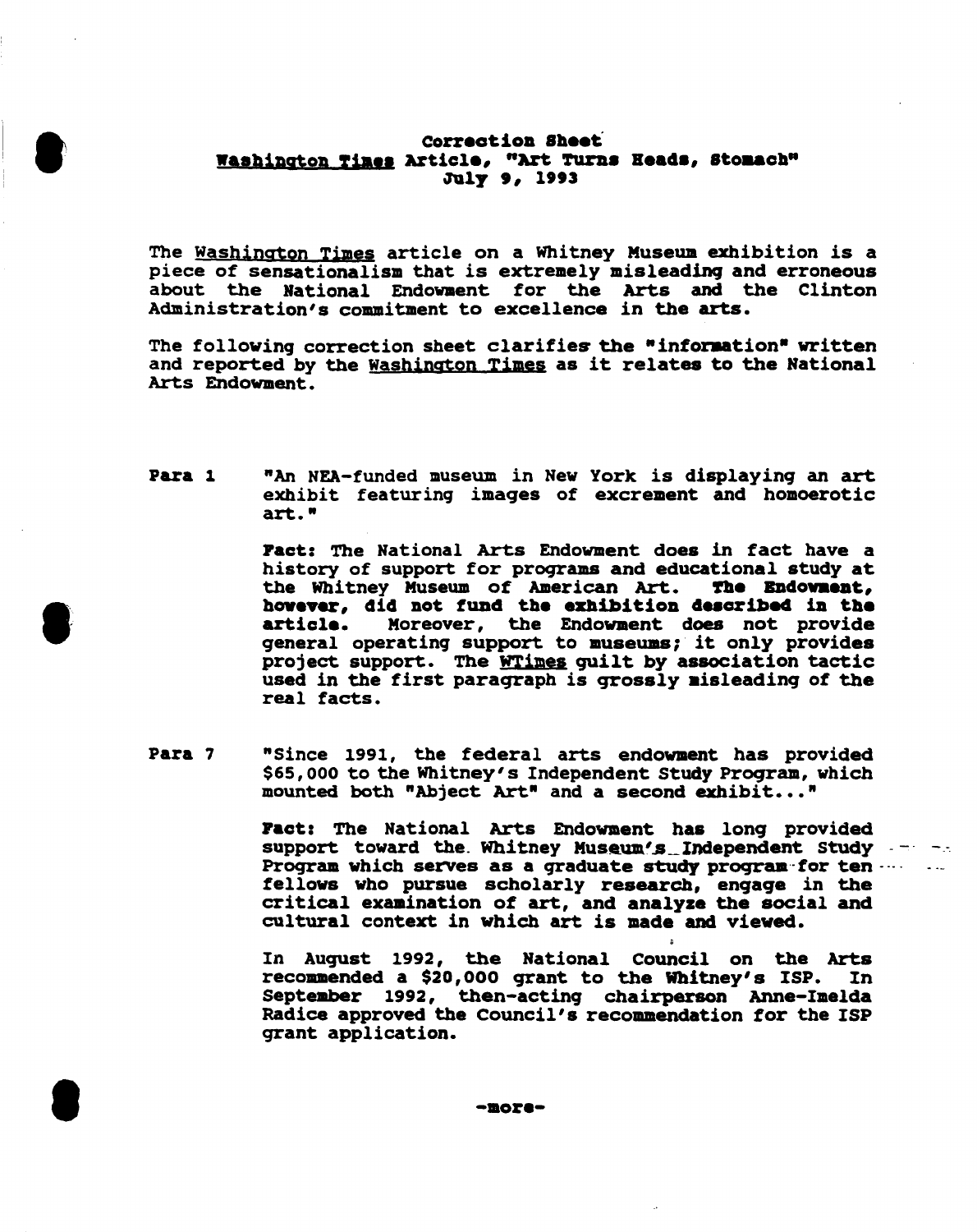#### • WT correction Sheet, page two

**•** 

I

At the conclusion of the ISP proqram the fellows organize one or. more exhibits to be presented at the Museua or one of its branches. The exhibition, Abject Art: Repulsion\_ and Desire, was developed by the Whitney fellows, but the National Arts Endowment did not fund the exhibition. Again, the Endowment only supported the ISP program, not the exhibition. Instead, the Whitney Museum used other funds for the exhibition.

Para 10 •Christian Action Network officials this week handdelivered letters to 114 freshman members of Conqress and Republican congressional leaders urging them to abolish the HEA. The letter cites 'Abject Art' as a prime reason to end NEA funding."

> Pact: While CAN is lobbying Capitol Hill to abolish the agency, it is using inaccuracies and distortions as its reasons. For instance, CAN offers as a prime reason the current exhibition at the Whitney; but the Bational Arts Bndowment did not fund the exhibition.

Para 11 12 "Mr. Mawyer blamed the depictions in the exhibit on the Clinton Administration. Although the Whitney's Independent Study Program was last awarded an NEA grant in 1992, during the Bush Administration, Mr. Mawyer charged that 'the fact that no one is at the helm of the NEA is exactly why these types of qrants get abused at •useums • ' "

> Pact: The Clinton Administration had nothing to do with the approval of the qrant or the mounting of the exhibition. Again, the grant was approved by Anne-Imelda Radice, President Bush's acting chairperson, prior to the election of Mr. Clinton in November 1992. And the grant. did not "get abused," nor did the grant go toward the funding of the exhibition.

Para 14 • <sup>1</sup> 1 feel that if Anne-Imelda Radice were still at the helm of the NEA, she would have denounced the exhibit and demanded the money back,'" Mr. Mawyer said.

> **Fact:** The Washington Times earlier in the article stated that "Whitney spokesman Steven Schlough said the 'Abject Art' exhibit has not received funds from the NEA or any other governaent source.• The Endowment under the current administration -- or under any administration --<br>does not have the right to retrieve money from a project it did not fund. Ms. Radice's approval of the grant to the Whitney was to support the ISP proqraa, not the exhibition.

#### -•ore-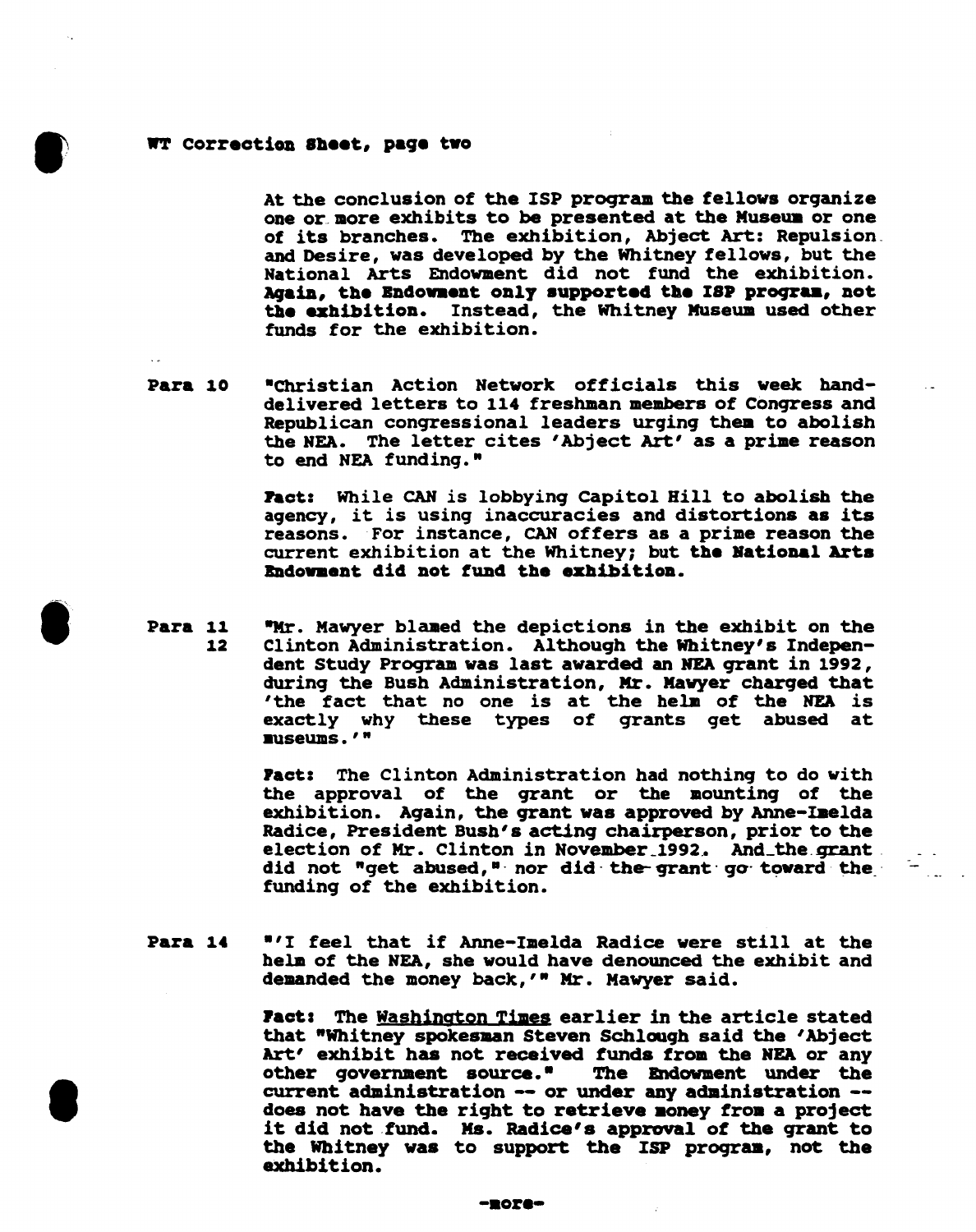#### WT Correction Sheet, page three

1,

 $\bullet$ 

I

Para 16 "NEA spokeswoman Ginny Terzano said the CAN president's comaents 'indicate how Mr. Mawyer's organization and other special interest qroups spread misinformation about this agency.'"

> Pact: Mr. Mawyer and his organization, the Christian Action Network, have repeatedly used the Endowment for CAN's financial and political expediency. Mr. Mawyer has distorted the Endowment's position and involvement with the funding of the Whitney grant. Mr. Mawyer has blamed the Endowment under the Clinton Administration for<br>allowing this exhibition to go forth. However, the allowing this exhibition to go forth. exhibition was not funded by the Endowment during the Clinton Administration. In fact, the exhibition was not funded by the Endowment at all.

> Mr. Mawyer's distortions do not beqin here however. On August 6, 1992, Mr. Mawyer held a news conference outside the Arts Endowment office building following a meeting with Ms. Radice and other Endowment officials. At the news conference, Mawyer pledged that CAN would end its targeting of the Endowment because he bad assurances that the agency would not fund "homoerotic or blasphemous" art.

> > emmentari di s

Following the news conference, the Endowment issued a press release which said, "Our meeting provided an opportunity for this agency to hear first hand from an organization which has had concerns about our processes. We told Mr. Mawyer that the Endowment is working diligently to ensure that our process is fair and accountable. "

At the same time, the then-Endowment spokesperson said the issue of homoerotic and blasphemous art "never ... came up" in the meeting, "nor was it asked" by CAN leaders.

According to several news accounts on the press conference, Mr. Mawyer also acknowledged that CAN's actions to stop the anti-NEA campaign were motivated partially by politics. Said Mr. Mawyer, "[We] wanted to get this issue resolved before the Republican National convention. [We) want our supporters to get rid of any obstacles they may have to 9oin9 to the polls in November.•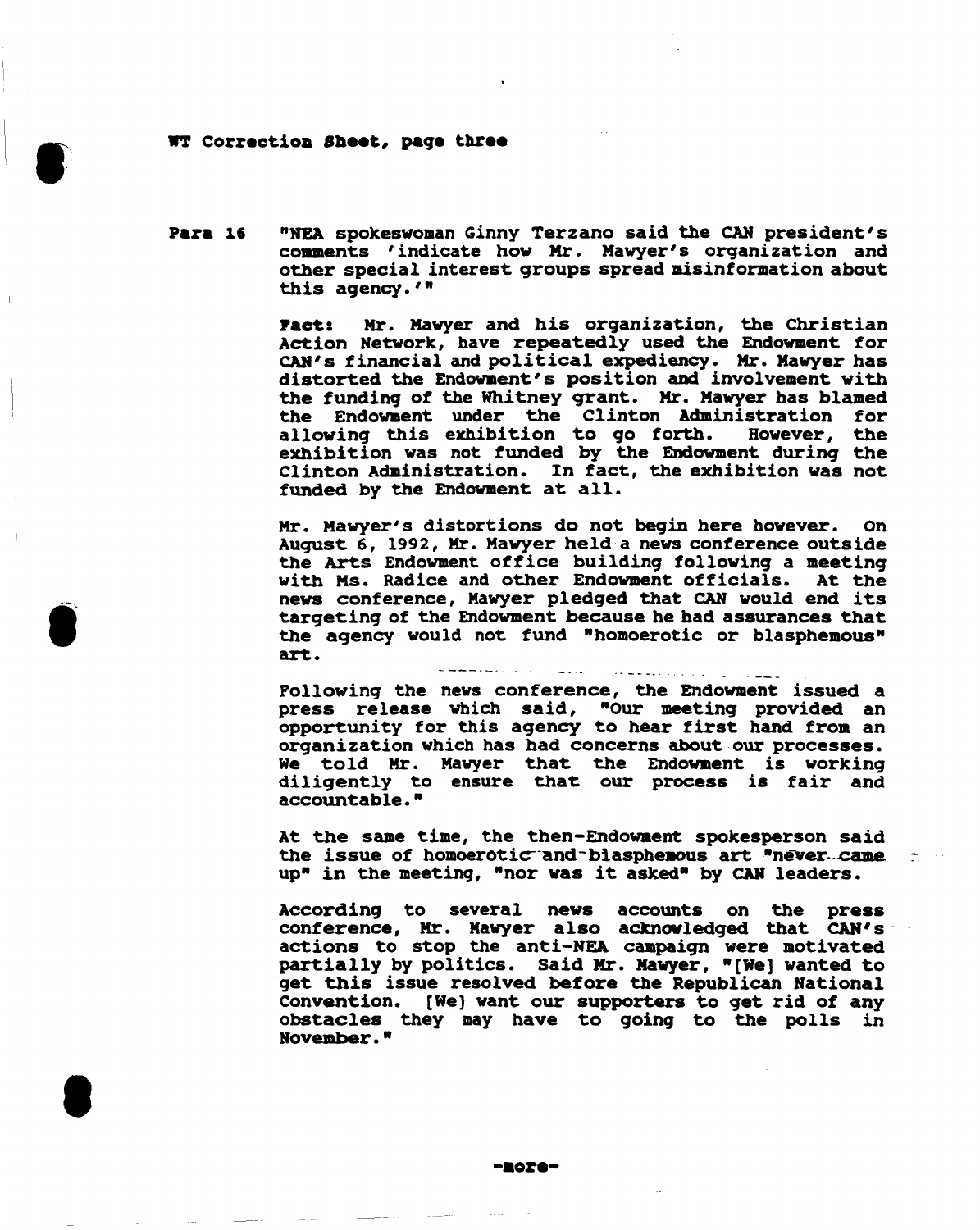#### WT Correction Sheet, paqe four

**•** 

**•** 

**e** 

Para 22 "In the CAN letter, Mr. Mawyer tells freshman House members they 'have been elected to Conqress to reform a government fraught with waste and fraud. The NEA is a classic example.'"

> Pact: The National Endowment for the Arts has a budget just under \$175 million. The agency is mandated by Conqress and is required to fulfill its obligations according to legislation set forth by Conqress. Mr. Mawyer accuses the Endowment of being a "classic example" of a government fraught with "waste and fraud" but offers<br>not a shred of evidence to support the allegation. The not a shred of evidence to support the allegation. Endowment staff takes their responsibility as public servants very seriously.

> The Endowment's grant-making procedure is comprised of a three tier, legislatively-mandated, process. Rotating panels of private citizens -- nearly 1,000 each year --<br>review applications and make recommendations based on<br>artistic merit. Panels are composed of artists, Panels are composed of artists, administrators, critics, patrons, academicians, and lay persons with a recognized expertise in the artistic discipline for which they have been asked to make<br>judgments. Panelists come from broad geographic, Panelists come from broad geographic, aesthetic, and culturally diverse backqrounds.

> The National Council on the Arts, an advisory body of Presidentially-appointed and Senate-confirmed private citizens who have made distinguished contributions to the arts, reviews all panel recommendations at quarterly meetings. Council members make their recommendations on qrants, and decisions on rejections, and advise the Chairperson on policy, proqram, and procedural matters.

> The Chairperson of the Arts Endowment makes final determinations on the applications recommended for funding by the Council.

> Since 1965, the Endowment has awarded about 100, ooo grants. The agency receives over 17,000 applications annually and makes roughly 4,000 grants a year. Grants to arts organizations generally must be matched by at least one dollar for every federal dollar awarded, thus serving as catalysts for raising additional local public and private support. In FY92, for example, Endowment qrants of \$123 million generated matching funds estimated at \$1.4 billion, an eleven-fold match.